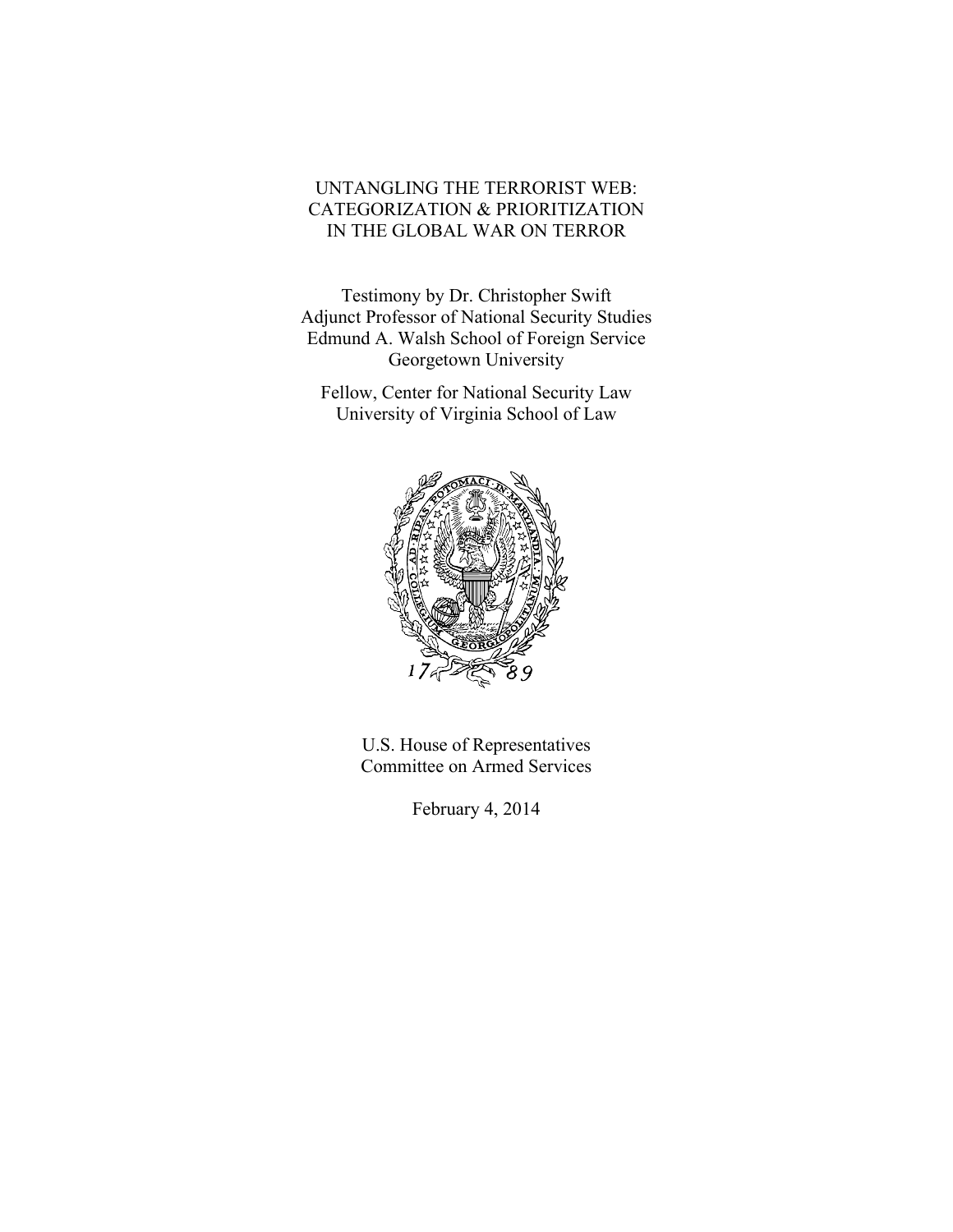- 1. Good morning. Chairman McKeon, Ranking Member Smith, honorable members: this is my first time testifying before the United States Congress, and I am both honored and humbled to appear with these distinguished colleagues. Over the last decade I have conducted field research on al-Qaeda, its affiliates, and associated forces in conflict zones including Afghanistan, the North Caucasus and, most recently, Yemen. My goal this morning is to use the insights derived from this fieldwork to help frame the threats we face and choices we must make. I respectfully request that my remarks be entered into the record.
- 2. Mr. Chairman, honorable members: Americans greeted the passing of Osama bin Laden with a mixture of pride and relief. After ten years of conflict and countless casualties, many hoped that the loss of al-Qaeda's leader would bring the War on Terror to an end. Initially the signs seemed hopeful. Decimated by drone strikes, bin Laden's successors grew more paranoid, more marginalized, and more isolated from their local allies. Senior al-Qaeda leaders began to disappear. Senior Pentagon officials predicted al-Qaeda's strategic defeat. And as the Arab Spring swept across the Middle East, a growing chorus of pundits and policymakers argued that it was time for America to declare victory and come home.
- 3. These calls proved premature. As my colleagues explained this morning, a new generation of terrorist and insurgent leaders is emerging from bin Laden's shadow. Some of these groups are survivors, with the remnants of al-Qaeda's Iraqi franchise finding new inspiration in the Syrian Civil War. Others are upstarts, with previously unknown syndicates in Egypt, Libya, and Mali infiltrating and colonizing ungoverned spaces. The result is a constellation of complex, dynamic, and constantly evolving threats—threats that compel us to re-examine our assumptions, recalibrate our strategy, and ultimately revise the legal frameworks authorizing the use of military force.
- 4. Three questions shape this inquiry. How does al-Qaeda influence local insurgents? How do these insurgents contribute to al-Qaeda's global jihad? And most significantly, how can we distinguish one adversary from the next? Answering these questions is crucial to our shared security. Yet rather than examining these complex relationships in their own right, pundits and policymakers routinely cast disparate groups as part of a common global conspiracy. They confuse radical ideologies with political priorities. And in doing so, they presume that al-Qaeda will inspire, dominate, and control local insurgents.
- 5. Our experience presents a more complicated picture. Coalition forces in Iraq undermined al-Qaeda by turning tribal leaders against foreign fighters. NATO commanders in Afghanistan actively exploited the personal and political tensions between al-Qaeda and the Taliban. And to the extent that the United States has intervened in the Syrian Civil War, we have done so by identifying and supporting moderate rebel factions. Each of these decisions defies notions of a unitary, undifferentiated threat. Rather than fighting a global war across local theatres, America and its allies instead face a series of regional crises, each with their own unique causes, characteristics, and consequences.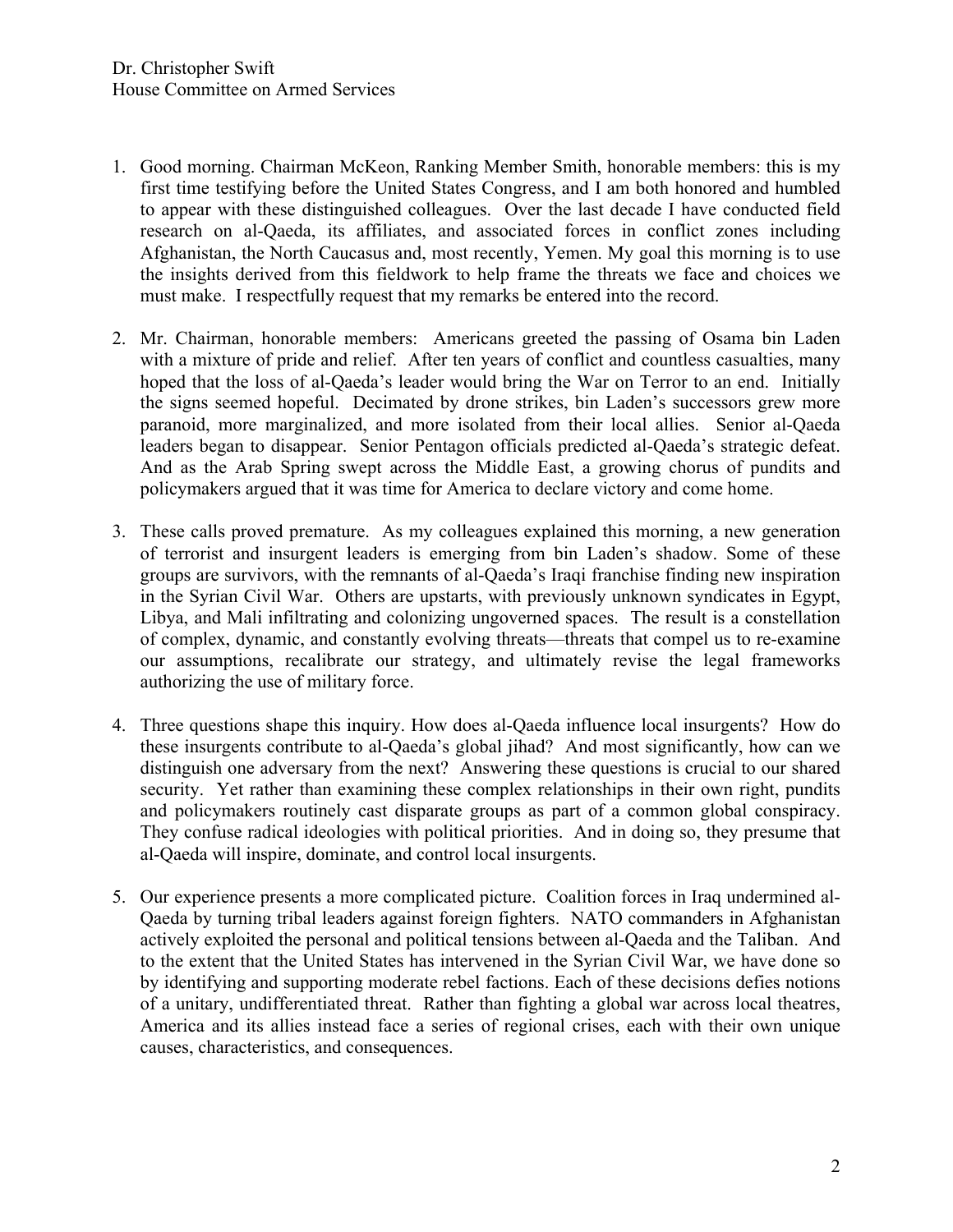- 6. We ignore this distinction at our peril. Despite lessons learned in the field, the U.S. Government has no framework for understanding the relationships between transnational terrorists and indigenous insurgents. And for all their emphasis on terrorist "links," and "networks," our leaders lack consistent, objective criteria for distinguishing al-Qaeda's franchises and affiliate forces from other terrorist and insurgent groups. The result is confusion. After a decade of protracted deployments abroad and enhanced surveillance at home, there is no public consensus about who our adversaries are or how they interact.
- 7. Mr. Chairman, honorable members: these oversights represent the single greatest challenge in the War on Terror today. They hamper our efforts to identify and confront emerging threats. They weaken the consistency and perceived legitimacy of our operations. Most significantly, they undermine our ability to think and act strategically. We cannot align our means and ends until we define the challenges we face.
- 8. So what categories should we use? In his May 2013 speech at the National Defense University, President Obama explained that the United States is still at war with "Al-Qaeda, the Taliban, and their associated forces." I share that view, as do many members of this Committee. But the term "associated forces" has no legal or strategic meaning. Nor do the terms "affiliate forces," "co-belligerents," or "al-Qaeda linked groups." And when your Senate colleagues asked the Pentagon to define these terms and the threats they represent, they were met with silence.
- 9. Some of that silence is understandable. Assistant Secretary of Defense Michael Sheehan correctly notes that terrorist threats are "murky," and "shifting," and that "it would be difficult for Congress to get involved in the designation of specific al-Qaeda affiliates." A list-based approach could not account for sudden changes in the character or composition of local terrorist and insurgent groups. It would be clear, but it would also be under-inclusive.
- 10. Our current approach, by comparison, is over-inclusive. By emphasizing tactics and rhetoric we are collapsing the distinctions between transnational terrorist syndicates and superficially similar patterns of indigenous violence. The more we emphasize the ideologies that bring these groups together, the less we appreciate the local and even parochial interests that drive them apart. The lesson here is simple. If we want to prevail on the battlefield and win the war of ideas, then we must categorize our adversaries and prioritize the threats they pose.
- 11. Three criteria should guide this process. First, we must distinguish groups with global ambitions from those pursuing more parochial ends. Groups with strong ties to a particular community or territory are less likely to defer to the whims of foreign fighters. Even if they share the same radical ideology, they will ultimately express these ideas through local hostilities. People of all political persuasions think globally and act locally. We should not be surprised when terrorists and insurgents do the same.